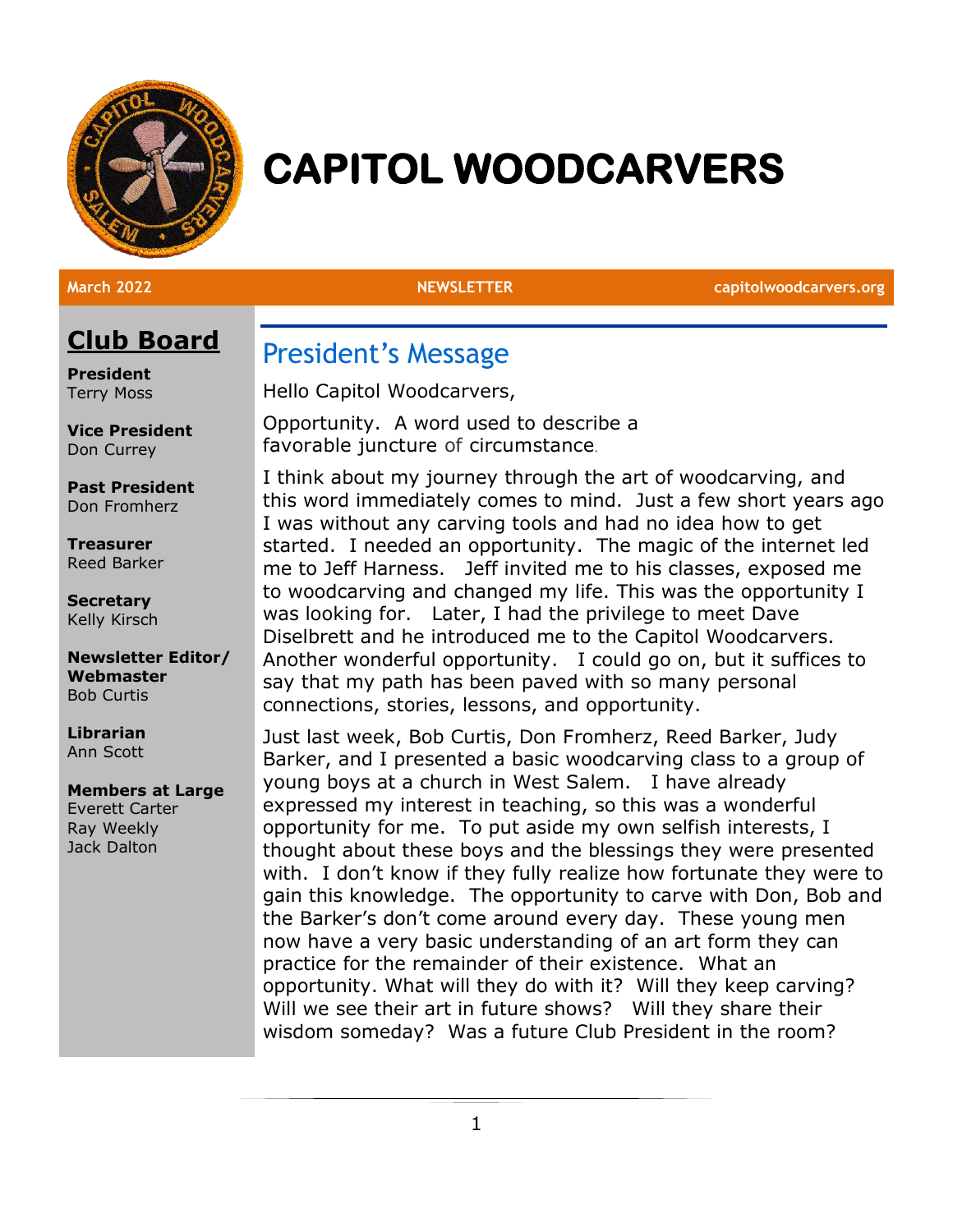As we launch into spring and summer, I see a number of opportunities coming this way. Our annual club show will get underway on May 1<sup>st</sup>. Donna Miller will be teaching pyrography at the Keizer Art Association. Everett Koontz has a full slate of professional classes scheduled. The State Fair will be here before you know it, and that will be followed by the Woodcarving Rendezvous. This isn't even half of it. Looking beyond our club, the Northwest Carving Academy is coming up. The Oregon Woodcarving Guild is very active. What else is going on? Opportunities for you, this club and the art of woodcarving are all around us. As ideas come up, we will do our best to share them with you. I hope that you will reciprocate.

Sharing our talents, while helping those less fortunate, is another wonderful opportunity for the club. Our affiliation with the Empty Bowls event is great example of this. At our March club meeting our very own Denis Miller will be presenting on the topic of spoon carving. He will cover some tips, tricks, and finishes to put on your spoons. Maybe it will spark an interest and encourage your participation in the Empty Bowls event. If you've wondered how you can help, come to the meeting, and learn how.

Until I see you again, I hope that a favorable juncture of circumstance will allow you to make a huge pile of woodchips, take a class, teach a class, and continue to be a part of this woodcarving journey.

Terry Moss, Club President

# Virtual Show (Coming May 1)

#### **Annual Show**



This is a great opportunity to display your carvings to the public, other Club members, and to carvers throughout the world.

You can participate by requesting a "Virtual Show Table" from Bob Curtis. You can make this request by sending an email to [capitolwoodcarvers@gmail.com.](mailto:capitolwoodcarvers@gmail.com) Along with your table request please send pictures of the carvings you want to include in the show.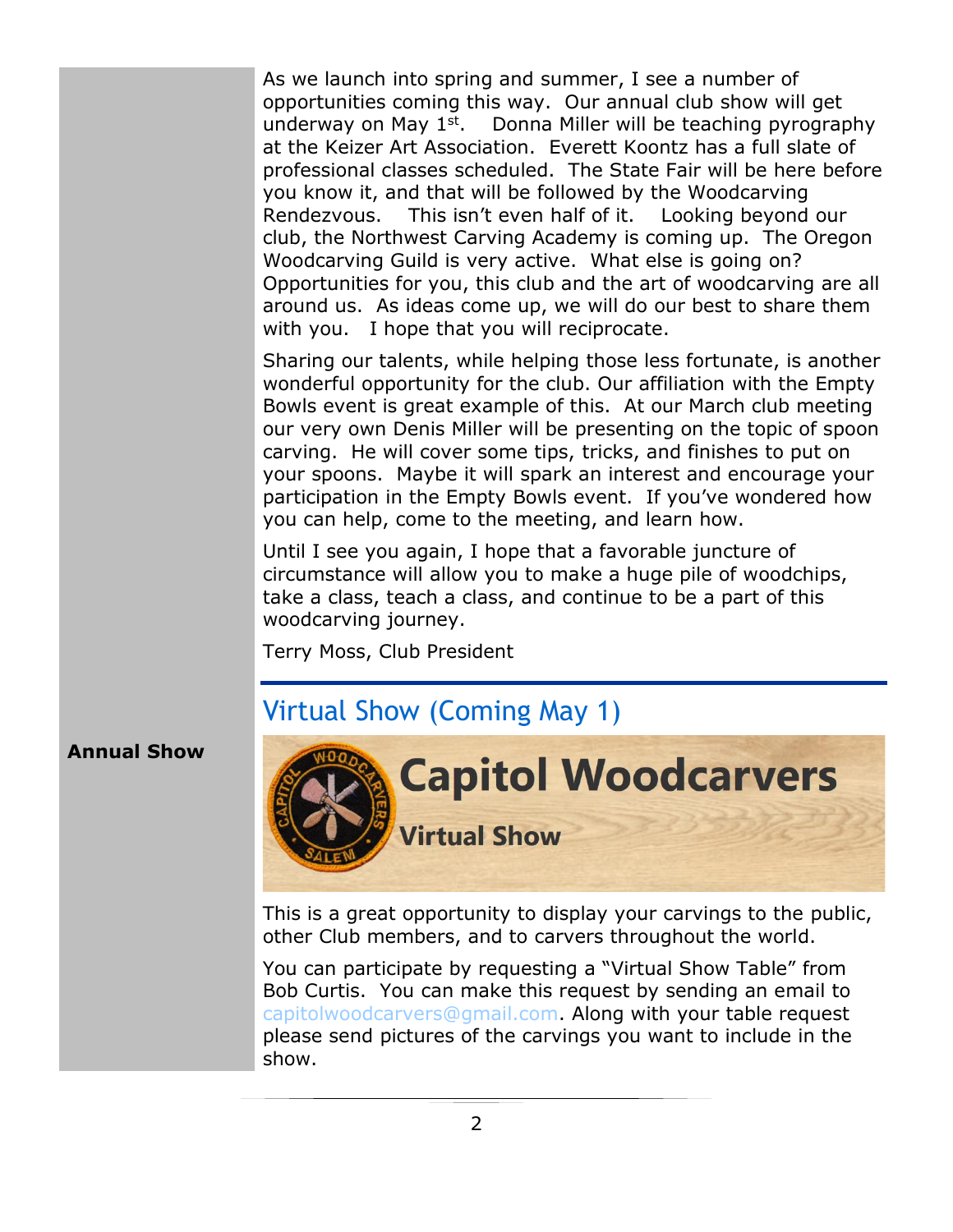An exciting part of the show will be an online silent auction. This event was a huge success last year and we are expecting similar success again. Everett Carter is heading up the auction and collecting donated items to be auctioned off. Please contact Everett, or any board member at [capitolwoodcarver@gmail.com](mailto:capitolwoodcarver@gmail.com) if you would like to donate tools, books, carvings, classes, etc. All proceeds raised by the auction go to Capitol Woodcarvers to help with their mission of promoting woodcarving.

We know that a live show would be preferable, but let's rally to make this a success. The potential for reaching many more visitors is great and not limited to the Salem geographic area.

#### **Featured Carver** Featured Carver for 2022



It is Capitol Woodcarvers privilege and distinct pleasure to honor Donna Miller as our Featured Carver for 2022. Donna is an accomplished and recognized pyrographer, carver, and teacher.

Donna has been carving since 2010 and joined Capital Woodcarvers in 2011. She met Jim Harris, (also a Club member), at a local Greens show. Jim gave her a knife, a piece of wood, some inspiration, and told her to "make something out of this". Now, she enjoys carving

Santa figures, but is willing to try almost anything at least once.

Fellow carvers recognize Donna as a premier painter and will often seek her help. Many animals at the Salem Riverfront Carousel are a testament to her skills. Donna also excels at wood-burning. She teaches beginning to advanced wood-burning classes at The Oregon Woodcarver's Rendezvous, Keizer Art Association, and at the NW Carving Academy, in Ellensburg Washington.

Donna says her interest in art began when she was old enough to hold a pencil. She has taken many art classes, was a technical illustrator for the United States Marine Corps, has done freelance artwork and was involved with art as a teacher.

She is heavily involved in the activities that make Capitol Woodcarvers a success. When not involved in carving related activities, Donna enjoys gardening and genealogy.

Visit capitolwoodcarvers.org to see Donna's carvings and pyrography.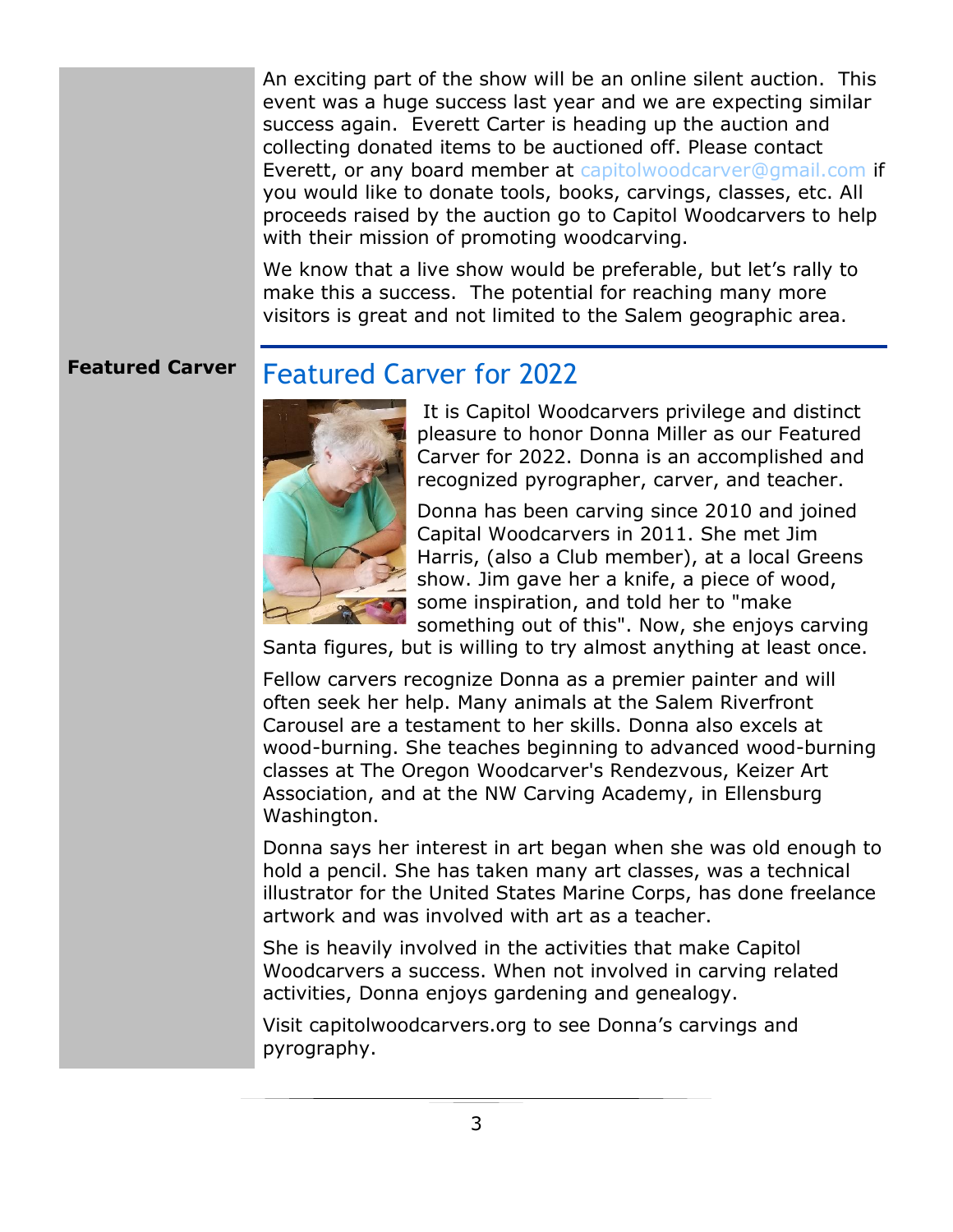| <b>2022 Live</b>                                          | <b>Scheduled 2022 In-Person Events</b>                                                                                                                                                                                                                                                                                                                                                                                           |
|-----------------------------------------------------------|----------------------------------------------------------------------------------------------------------------------------------------------------------------------------------------------------------------------------------------------------------------------------------------------------------------------------------------------------------------------------------------------------------------------------------|
| <b>Carving Events</b>                                     | Annual Bush's Park Picnic (August)<br>State Fair (August)<br>$\bullet$<br>Oregon Woodcarvers Rendezvous (September)<br>Keizer Art Association Show (October)<br>Annual Christmas Ornament Sale (November)<br>$\bullet$<br>Carving Classes (Ongoing)<br>Carving Sessions (Ongoing)<br>Details of each event will be posted.                                                                                                       |
| <b>March Meeting</b>                                      | <b>March Club Meeting</b>                                                                                                                                                                                                                                                                                                                                                                                                        |
|                                                           | March 29, 7:00PM. Please join us to catch up on Club events and<br>to take part in a wonderful presentation by Denis Miller. Denis<br>will demo and talk about spoon carving, from start to finish.                                                                                                                                                                                                                              |
|                                                           | The timing of this demo is perfect for those wishing to participate<br>in this year's Empty Bowls Project. Empty Bowls organizers were<br>very pleased with the spoons donated by Capitol Woodcarvers<br>members last year. Let's implement what Denis demonstrates<br>and make this year's Empty Bowls Project even better.                                                                                                     |
|                                                           | <b>Rendezvous</b>                                                                                                                                                                                                                                                                                                                                                                                                                |
| <b>Oregon</b><br><b>Woodcarver's</b><br><b>Rendezvous</b> | The Oregon Woodcarver's Rendezvous is enjoyed by everyone<br>who attends. This year's rendezvous is well into the planning<br>stage and all indicators show it will be a great event. Please<br>consider presenting a class and/or attending. Everett Koontz is<br>the event organizer, and he would welcome your support,<br>assistance, and participation.<br>Contact Everett if you would like to support this popular event. |
| <b>Ornament Sale</b>                                      | <b>Christmas Ornament Sale</b>                                                                                                                                                                                                                                                                                                                                                                                                   |
|                                                           | It is not too early to be thinking of the 2022 Christmas Ornament<br>Sale. Club member Ann Engelson is overseeing this year's sale<br>and she is off to a good start. Our table at the Polk County<br>Fairgrounds has been reserved and planning is underway.                                                                                                                                                                    |
|                                                           | Ann will be announcing details as they become available. Until<br>then, please start carving ornaments to donate to the Club.                                                                                                                                                                                                                                                                                                    |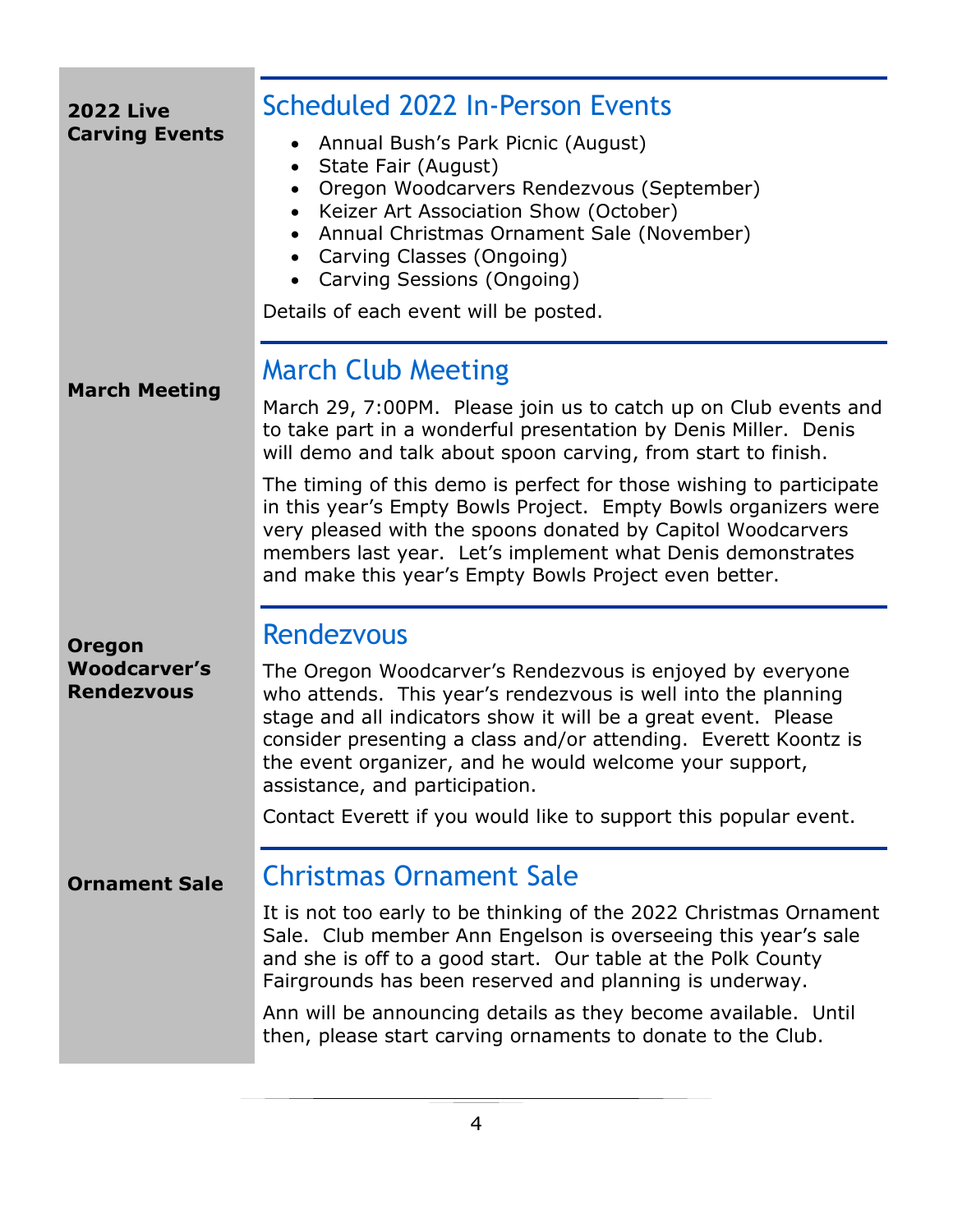### **Carving an Arrowhead**

# Carving an Arrowhead



If you would like to carve an arrowhead, as recently presented to a church group, here are the instructions summarized in pictures.

(Thanks to Don Fromherz for creating the pictured blanks and roughouts.)











Inspirational arrowheads by Bill Weisenhaus